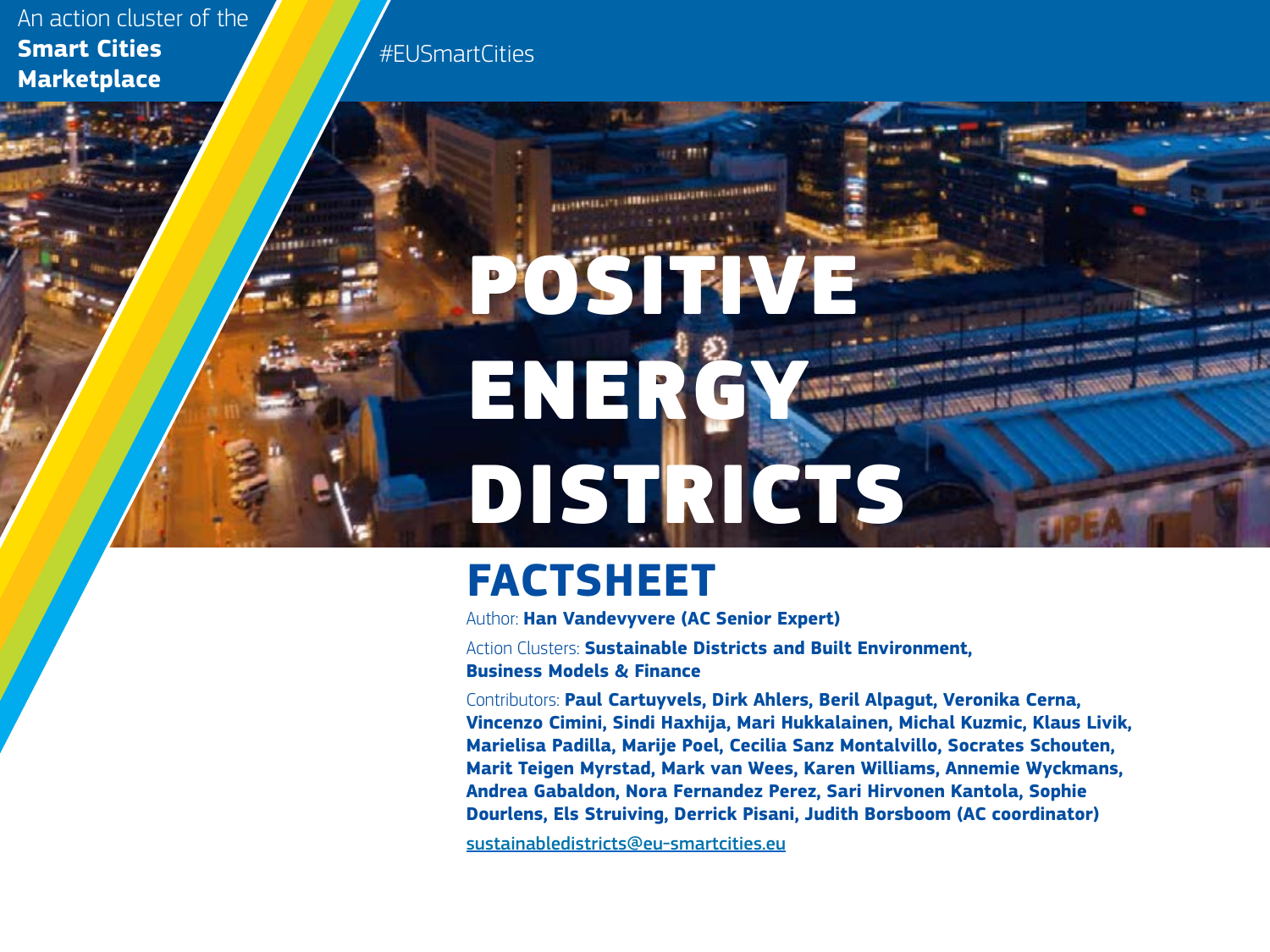PEDs often result to be complex urban projects, involving many different actors and stakeholders.

PEDs also necessarily address a multitude of aspects ranging from different energy technologies and their meaningful integration, over citizen engagement and social justice, up to creating composite business models and solving legal questions. The PED solution booklet and its derived fact sheet are intended for the main actors setting up a PED project: local authorities, citizens, investors, technology providers.

In the PED solution booklet, more in-depth information, as well as many more examples and references, can be found [here](https://smart-cities-marketplace.ec.europa.eu/insights/solutions/solution-booklet-positive-energy-districts ).

Apart from the PED solution booklet itself, which is intended as an umbrella document, SCIS has edited a series of solution booklets that analyse more detailed relevant technologies, development concepts and process setups. These booklets can be consulted [here.](https://smart-cities-marketplace.ec.europa.eu/insights/solutions)



#### **Solution Booklet Positive Energy Districts**



Solution booklets and thin books

Positive Energy Districts (PEDs) are gaining importance, both as urban innovation labs and as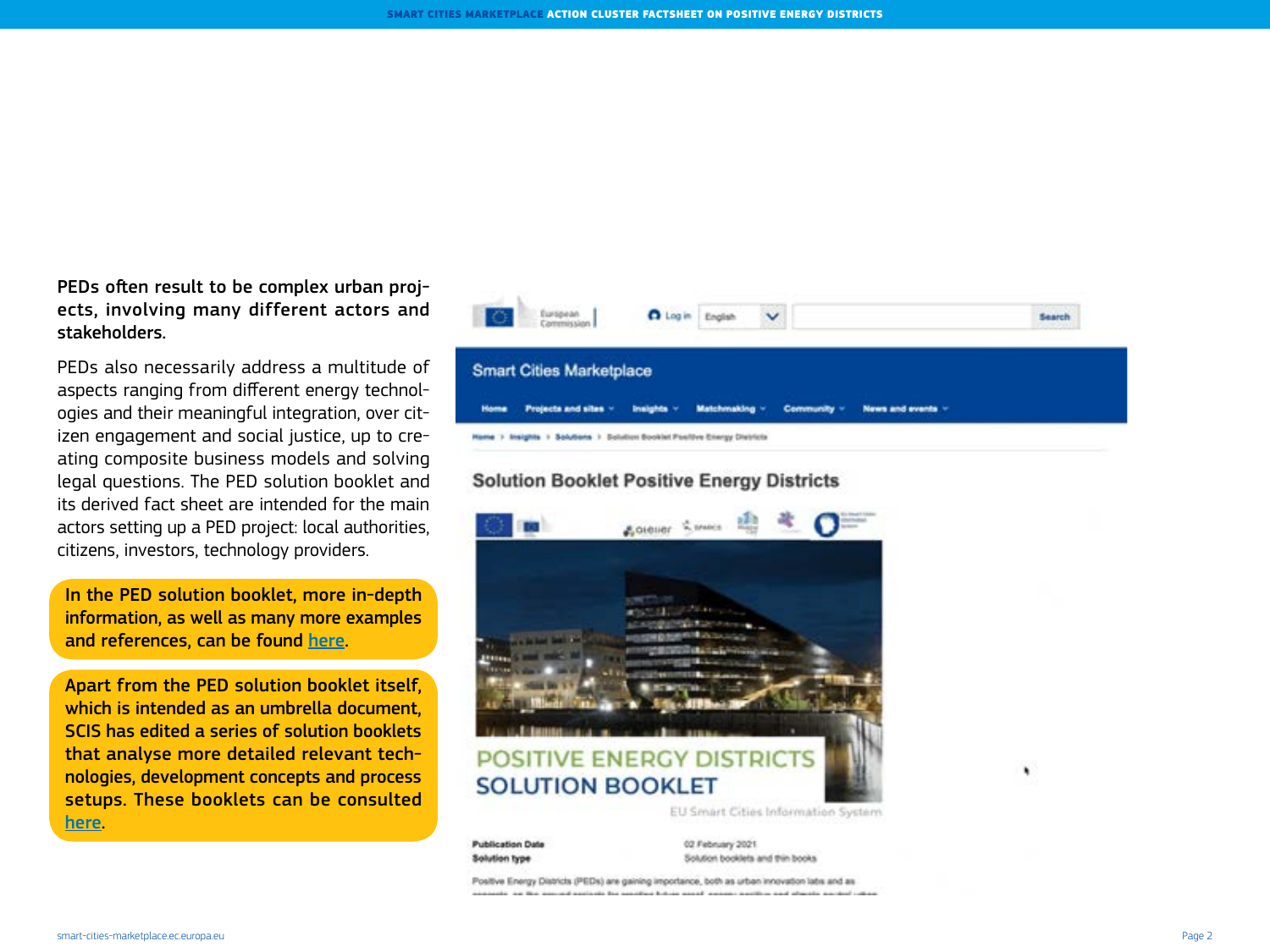### **Introduction: definition**

In the framework of the EU's SET Plan Action 3.2, JPI Urban Europe and the EERA Joint Programme on Smart Cities have set out to detail an operational definition of PEDs. This initial definition is used as the working basis for the present fact sheet. It states:

"Positive Energy Districts are energy-efficient and energy-flexible urban areas or groups of connected buildings which produce net zero greenhouse gas emissions and actively manage an annual local or regional surplus production of renewable energy.

They require integration of different systems and infrastructures, and interaction between buildings, the users and the regional energy, mobility and ICT systems, while securing the energy supply and a good life for all in line with social, economic and environmental sustainability".

More: [www.jpi-urbaneurope.eu/ped](http://www.jpi-urbaneurope.eu/ped)



electric buses' replication potential and barriers from a technical, financial, social and governance perspective. Desk. esearch



**Solution Booklet Electric** Vehicles & the Grid

Electric Vehicles (EVA) have been actively promoted on the European market since nearly a decade. The first Tesla appeared on



**Solution Booklet Energy** Communities

Energy Communities are a new cooperation concept in the energy market, introduced by the EU Clean Energy Package. They provide



**Selution Booklet From Idea** To Implementation

This solution booklet provides a roadmap on how to go from a smart and sustainable city project idea to implementation



**Solution Booklet Heat Pump Driven District Heating** Systems

In Europe, heating of buildings. is one of the biggest sources of CO2 emissions. After lowering the healing demand of



**Solution Booklet Positive Energy Districts** 

Positive Energy Districts (PEDs) are gaining importance, both as urban innovation labs and as concrete, on-the-ground. projects for creating future



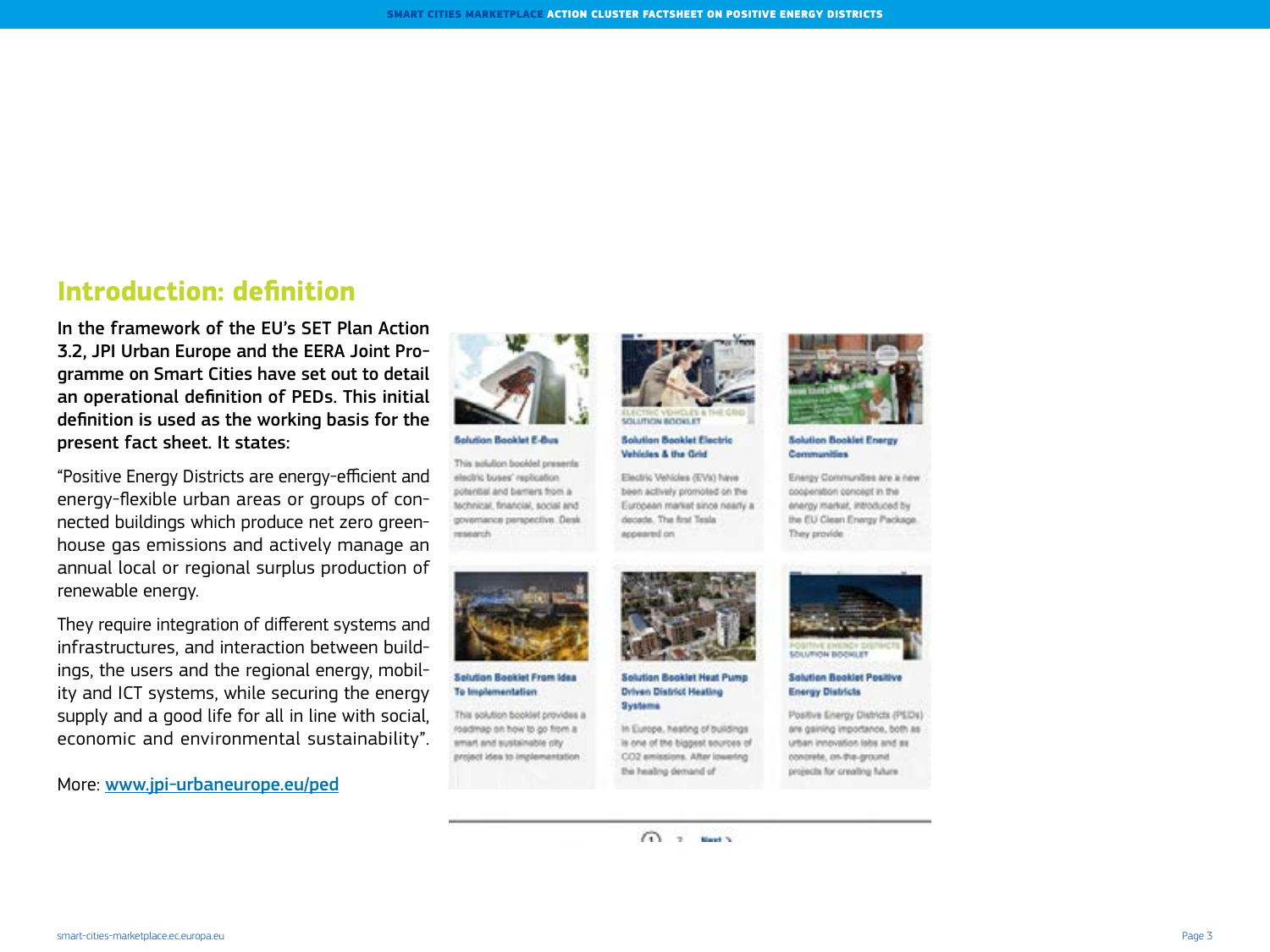# **General information**

The big picture: how do PEDs contribute to the overall sustainability and clean energy goals?

#### The energy/carbon perspective

One could try to make city energy positive and climate neutral by bringing every single building separately to the near-zero energy building (NZEB) standard. Yet, such cities with separate NZEBs would miss many opportunities for technical and financial optimisations, for scale advantages, the use of district energy systems, energy flexibility services and collective energy production and storage. In a similar vein and from the non-technical point of view, a city is neither a mere accumulation of buildings. The goal of integrated urban functioning is of utmost importance, regardless of the chosen perspective.

PEDs are thus the next logical evolutionary steps following NZEBs. Once a city has buildings that start to generate surplus energy part-time or all the time, a change occurs, and these buildings can be integrated differently into the energy system – in the case of plus-energy buildings, the surplus energy has to be shared with others. They can then not only be treated as a local generation but lead the path towards upgrading larger neighbourhoods.

Figure: Energy from district to regional integration and beyond. Scheme adapted from the Whitepaper Transformation Swiss Energy System – Swiss Competence Centre of Energy Research, Future Energy Efficient Buildings & Districts

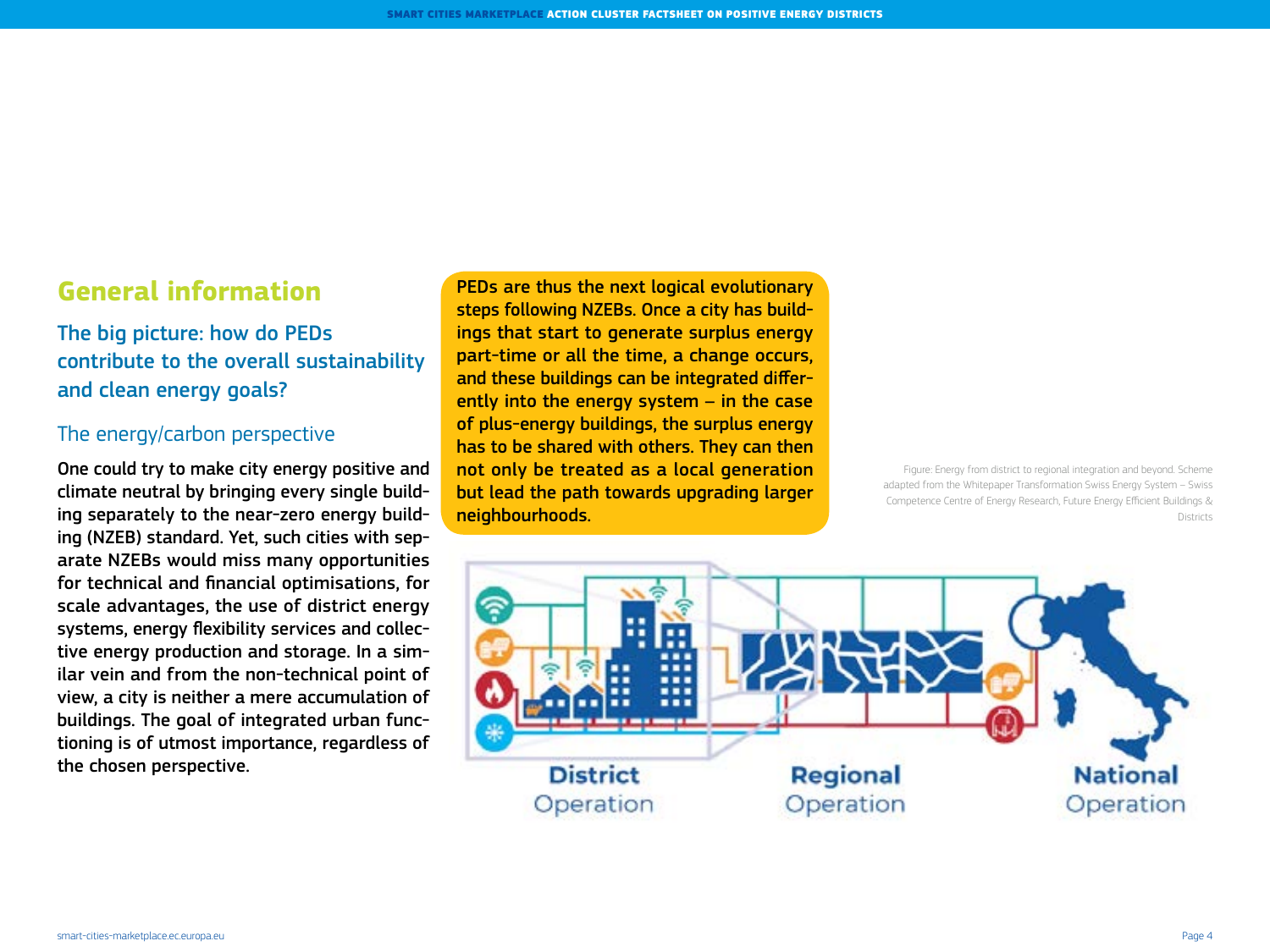PEDs may both regard newbuilt, urban retrofit, or a mix of the two. Hereby new buildings may more easily acquire the plus-energy status, and thus be in a position to help to fill the energy balance of existing or retrofitted buildings in the neighbourhood, where the latter often lack the possibilities to fully upgrade to the energy sufficiency.

The scale of integration can be progressively extended but an overall strategy working in the opposite direction is also necessary.

Solving the urban clean energy puzzle is indeed best done in a combined bottom-up and topdown approach. In fact, the regional sustainable and renewable energy potentials (within the urban texture as well as in the surrounding hinterland) define the overall envelope of possibilities to realise a fully decarbonised system.

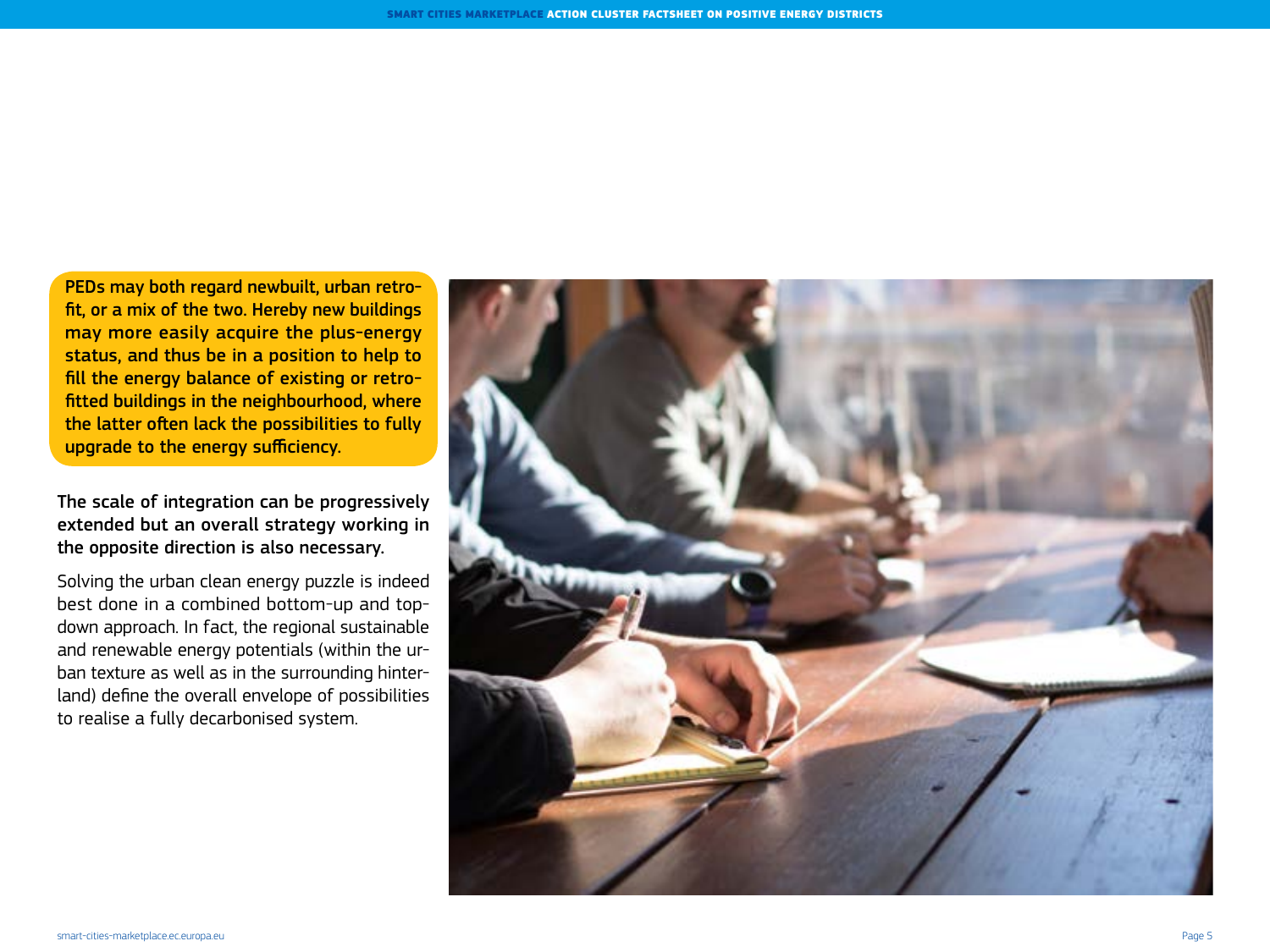#### Beyond energy: integrated sustainability

A PED is not only about energy. It will preferably be a vibrant urban district where people wish to reside, work and recreate. Mixed functions will hereby not only serve the quality of life but also the energy balancing between buildings of different usage. Mixity can be a catalyser for urban regeneration. A PED can help to fight energy poverty and provide more local green employment. Embedding the energy concept of a PED in a broader framework of integrated sustainability has been intentionally adopted in the PED definition – ultimately, it is about securing the good life for all.

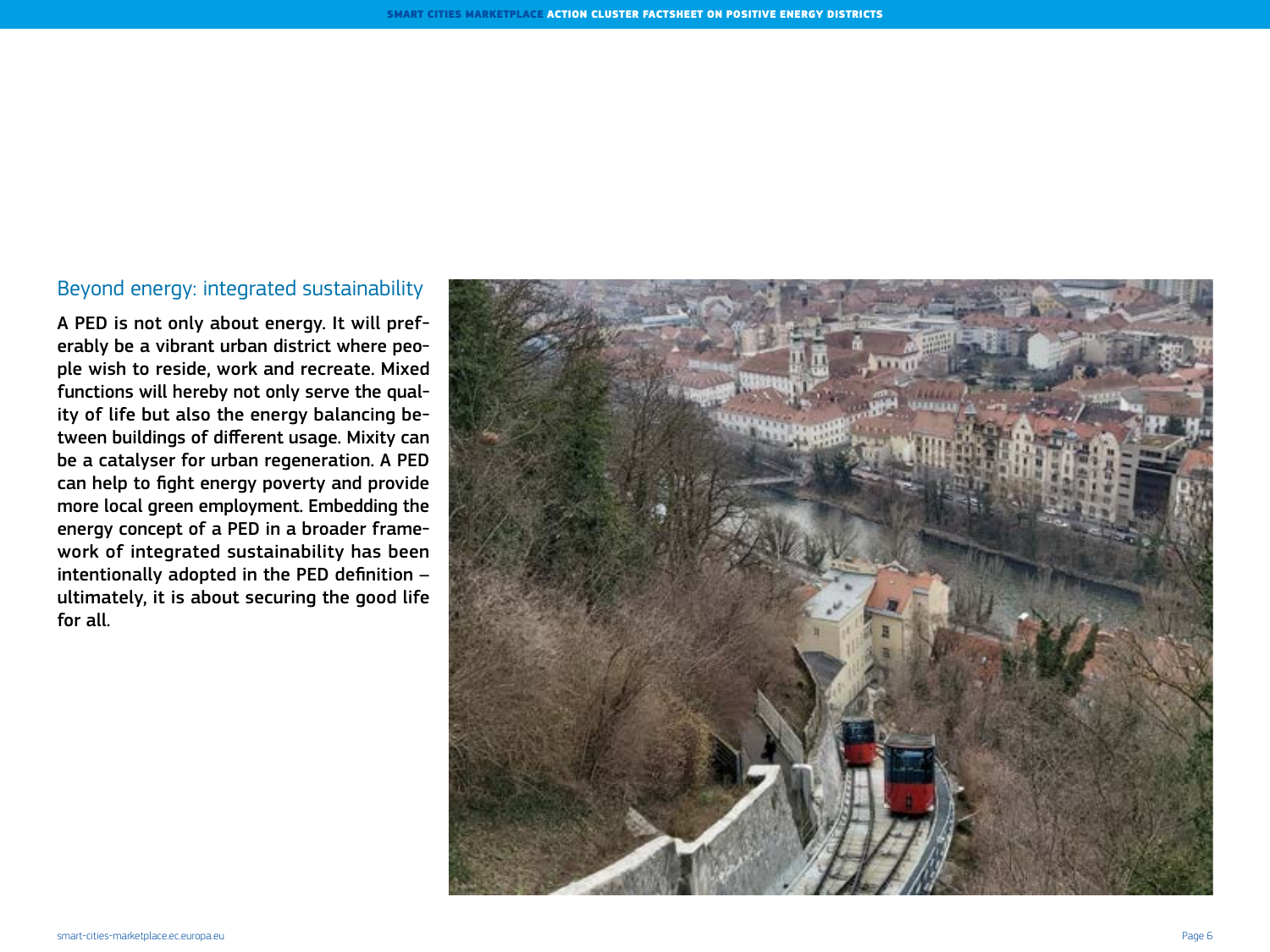Figure: Simple graph energy system PED in wider context | Adapted from Amsterdam University of Applied Sciences

#### The energy system of a PED

A PED is characterised by achieving a positive energy balance within a given boundary. Defining the boundaries to the PED energy system is not straightforward. Such boundary can be geographical or virtual. In all cases, the energy system boundary will include a virtual component through connection to a smart grid.

The optimal design of a PED and the corresponding level of surplus energy can only be determined with a wider energy system context and within an upscaling strategy. Boundaries need to be set for the design of the smart grid and interconnections, as well as for evaluation of impact and performance. However, it should be considered that these boundaries are temporary and, to some extent, ambiguous. A strict focus on setting specific boundaries, within which the PED pilot must be energy positive at all costs, could even hinder the upscaling.

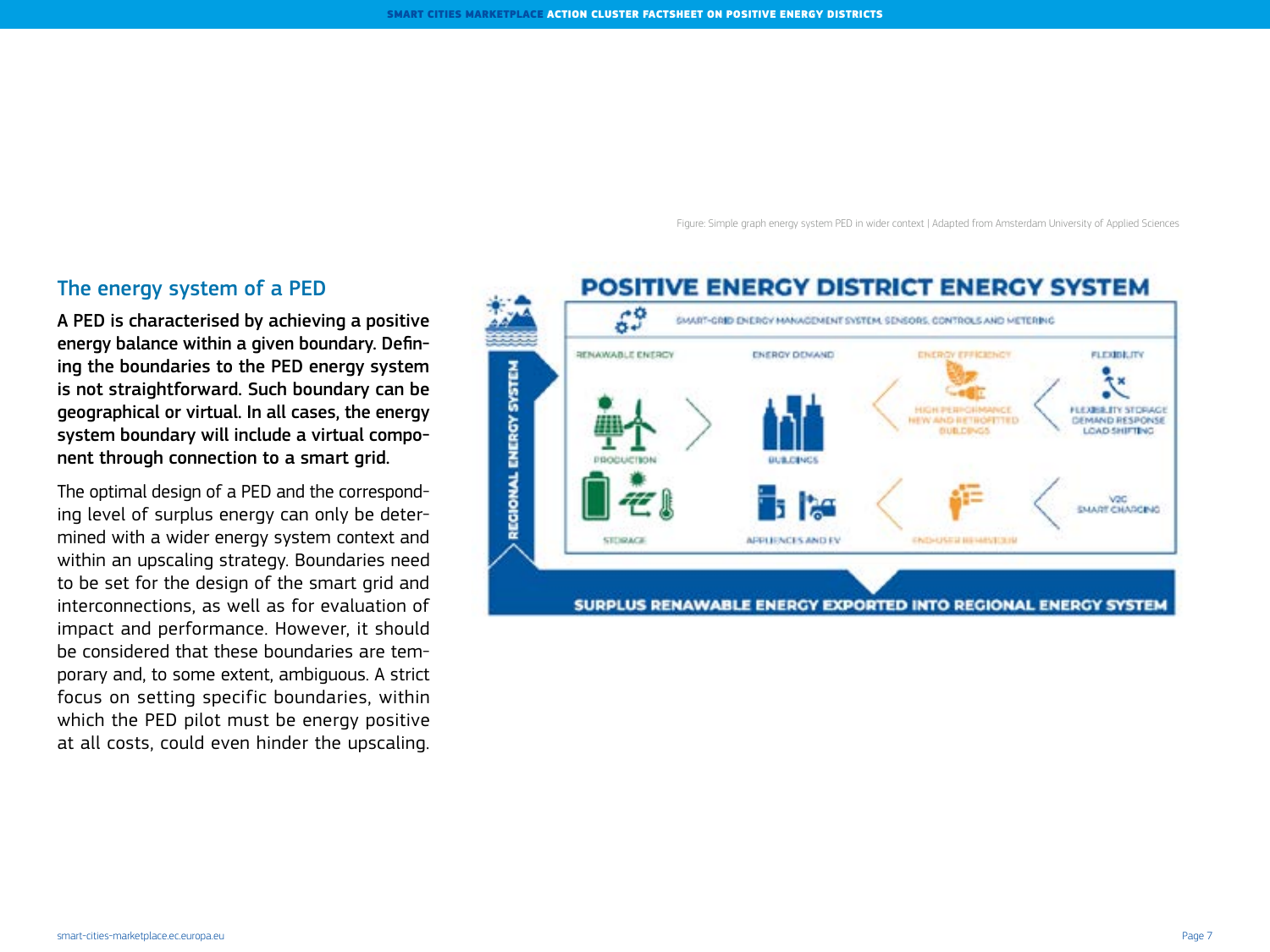Figure: PED boundaries. | Adapted from VTT, SPARCS

## Which steps are needed before implementation? What is the role of local authorities?

PEDs require interaction and integration between buildings, building users, local and regional energy systems, mobility and ICT systems, as well as an integrated approach including technology, spatial, regulatory, financial, legal, social and economic perspectives. PED energy systems should consider the wider context of regional and local energy systems to avoid the creation of tailor-made energy systems that limit opportunities for integration, scale-up and replication.

A novel, integrated approach to planning and implementation is needed, which considers not only the full lifecycle of planned investments in the built environment but also the entire community influenced by them.

One challenge is that planning aspects, like renewable energy production, decentralisation and digitalisation of the energy sector, have previously not been focused on urban planning. Until now, energy planning and urban planning have



remained separate, even though the need for their integration has been identified. Hence, integrated spatial, energy and community planning – supporting climate protection and the energy transition with means of spatial planning – has

become more important. In this sense, PEDs can offer an opportunity for a highly efficient and sustainable route to progress beyond the current urban planning traditions.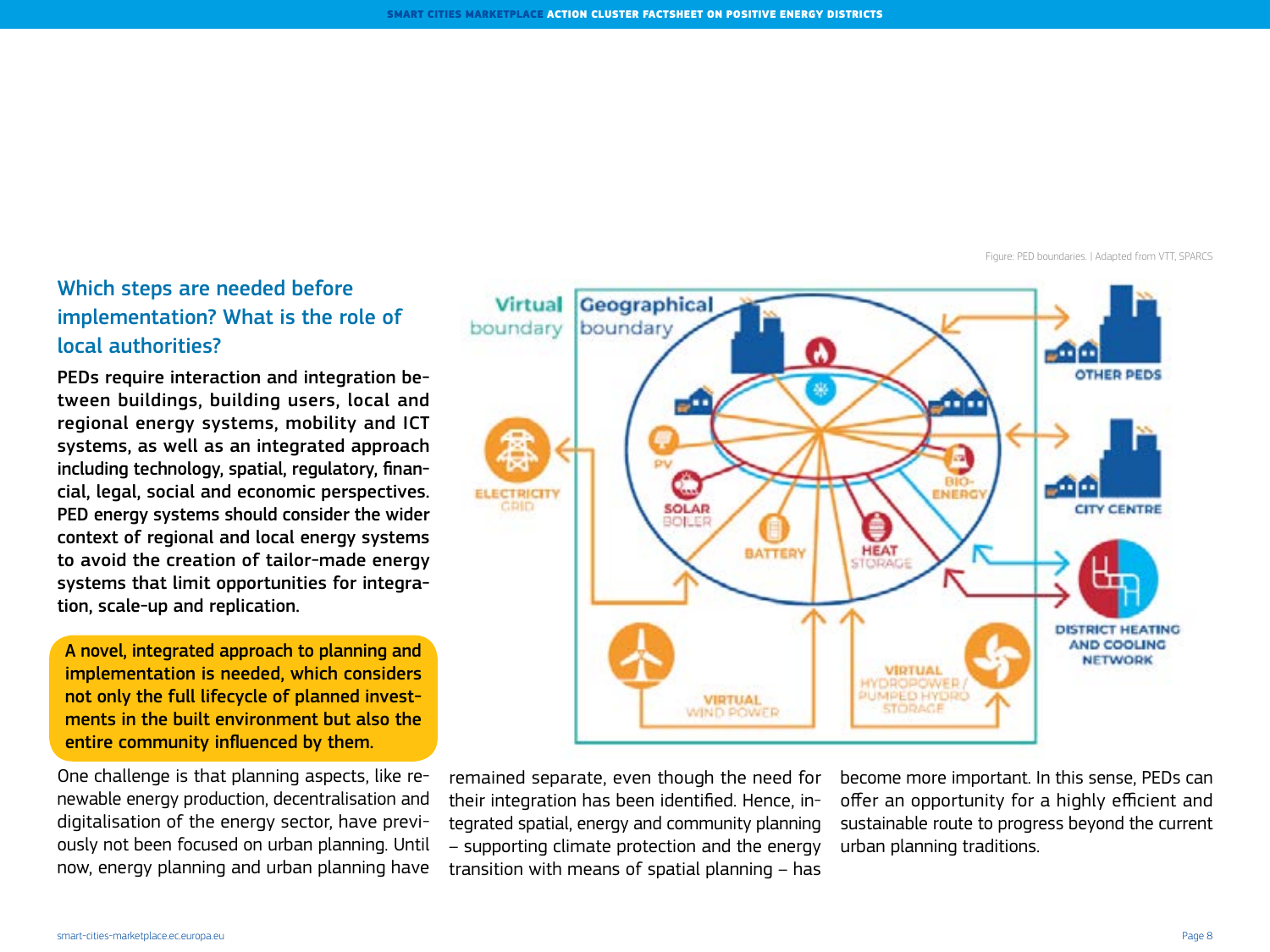#### Further reading on integrated urban planning and design for PEDs

The Smart City Guidance Package helps to plan and implement smart city and low energy district

projects in an integrated way by describing common situations and giving real-life examples.

There is a [summary guide](https://smart-cities-marketplace.ec.europa.eu/insights/solutions/smart-cities-guidance-package-summary) available and the [full package](https://smart-cities-marketplace.ec.europa.eu/insights/solutions/smart-cities-guidance-package-full-document).

#### The four pillars of PED energy systems

A high level of energy efficiency and renewable energy production are obvious pillars of the PED design.

Furthermore, energy flexibility aims to allow a higher level of integration of renewables in urban areas.

In those cities with plans to expand e-mobility, the charging infrastructure and charging demand, as well as e-mobility services, can also be integrated into the energy system. As this will be the case in most cities that are considering PEDs, e-mobility is emerging as the fourth pillar of a PED.

These 4 pillars are explained in more detail in  $\frac{1}{2}$  and  $\frac{1}{2}$  are  $\frac{1}{2}$  and  $\frac{1}{2}$  are  $\frac{1}{2}$  are  $\frac{1}{2}$  are  $\frac{1}{2}$  are  $\frac{1}{2}$  are  $\frac{1}{2}$  and  $\frac{1}{2}$  are  $\frac{1}{2}$  are  $\frac{1}{2}$  and  $\frac{1$ the PED solution booklet.

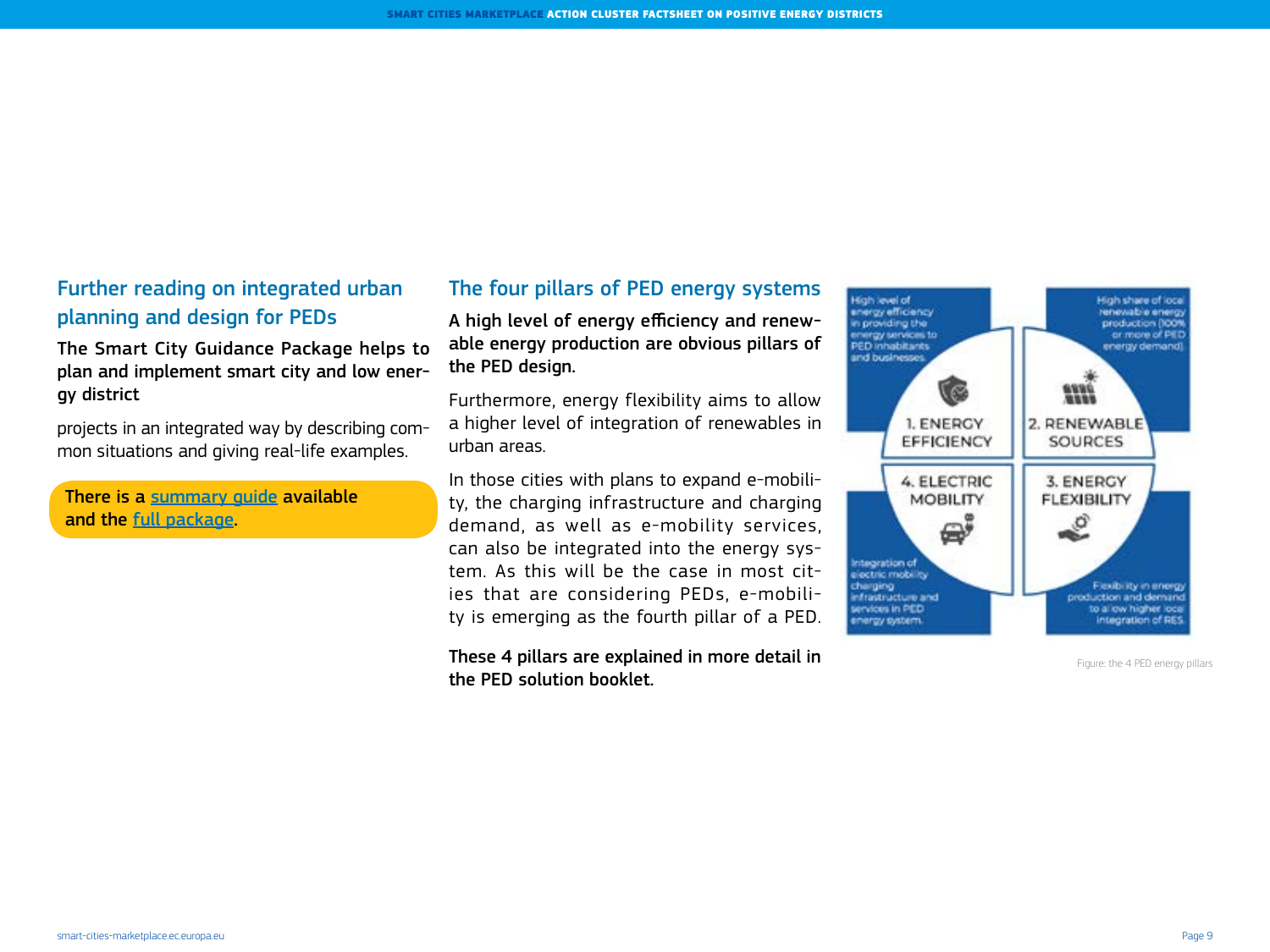# **Societal & User aspects**

The success of implementing PEDs will not only depend on the availability of technical solutions but also on social, political and business commitment. The energy transition is a multi-level phenomenon, involving cultural and societal aspects next to the planning and financing, for example. In order to achieve a truly sustainable and 'smart' energy system which is secure and affordable for all citizens, the social dimension needs to be addressed upfront and throughout.

The engagement of citizens and stakeholders is an important mean to achieve this. Putting the goals and aims of the engagements first, different methods, tools and forms of participation can be suitable and effective: from activating awareness through events to co-creation interventions and citizen science projects.

Considering a citizen and stakeholder engagement approach in PED projects, the following considerations are especially relevant:

★ Working in a setting of new and existing buildings over large parts of neighbourhoods makes it important to build good connections to citizens and stakeholders, to include their ideas, concerns, and contributions, and make them partners in the transition;



- ★ In order to improve energy-conscious inclusive citizen services, it is required to take measures such as shifting their energy consumption to periods with surplus renewables or using shared e-mobility instead of private cars. This calls for extensive and innovative citizen engagement and co-creation methods, resulting in citizens who understand trust, use and feel ownership of the integrated energy and mobility solutions offered in their district;
- ★ Citizens in a PED may even become energy prosumers. What does that mean for them? What do they need to live and work in a PED? What does it mean to have a form of ownership of your energy consumption and market?
- ★ Can we, beyond the individual PED demonstrators, engage more citizens in the energy transition: increase citizens' knowledge level and motivation, and grow the support and informed appreciation of energy transition measures?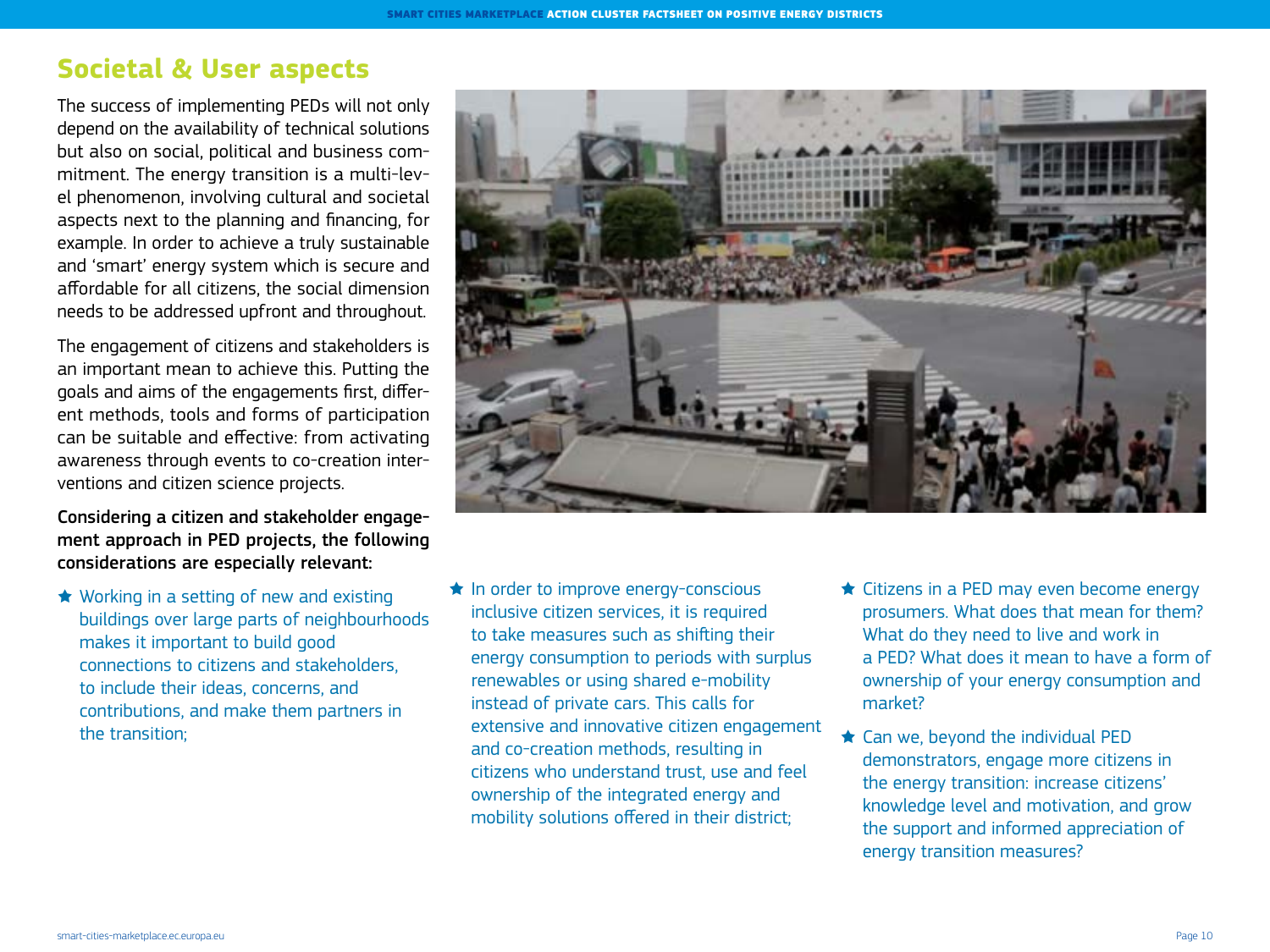# **Regulations and policies**

Traditionally, the energy generation and distribution systems as well as the legislation and regulation framework around them, have assumed a centralised, hierarchical system.

This is an obstacle to the energy transition. Decentralisation efforts and the necessary feed-in of renewables cause a paradigm shift. Large installations are treated as power plants, but small installations on or close to buildings need a local distribution grid capable of two-way power flow.

At the EU level, this is handled by directives like the Electricity Directive, and within the EU member states, through grid regulation and general or specific renewable energy feed-in rules and tariffs.

PEDs go one step further and strongly include local and decentralised energy generation, distribution, and storage within a local part of the grid but at the same time in connection to the wider grid.

Even if the EU's Clean Energy for all Europeans Package is now coming into an application through 'recast' directives, most of the current energy regulations in Europe are still geared towards the traditional centralised generation and distribution system. Decentralisation is an ongoing topic and many grids are already partially enabled for two-way energy flow.



The flow between buildings and local assets, either directly between neighbours, or through a local community grid operator role, is not part of current regulations yet.

New regulatory principles on this topic have been formulated in the Clean Energy Package. Subsequently, the EU's recast directives in the field of energy are now expected to gradually mainstream such new regulations suitable for PEDs, including price incentive schemes towards a green shift. The EU Member States have one to two years to transpose the new directives into national law. Market mechanisms for PED trading will be part of the electricity market transition.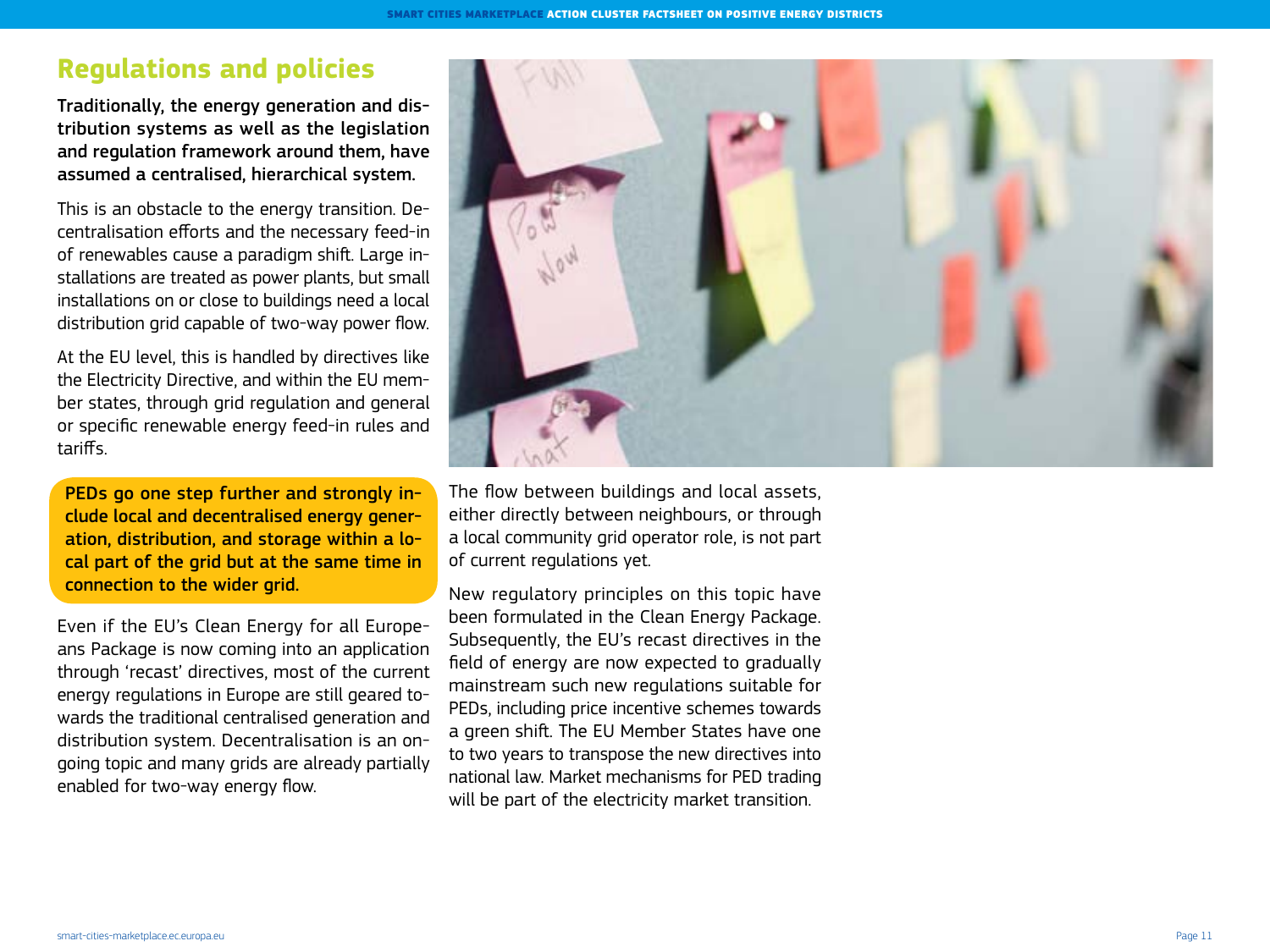# **Business models and finance**

#### From a business model to value chain

Setting up a PED is a complex process. It involves many stakeholders, each with their own interests, constraints and (investment) agendas. Managing this requires a high degree of coordination.

This is why the large-scale deployment of PEDs requires the inclusion of sustainable business models that consider the whole process of building, operating and maintaining PEDs.

There is no predefined single business model for the successful development of a PED. Instead, a combination of different business models needs to be found for each stakeholder involved. This applies to each of the pillars of the PED energy system (energy efficiency, renewable energy production, energy system flexibility and electric mobility). For each stakeholder involved (cities, real estate developers, building owners, providers of innovative technologies, energy infrastructure operators, inhabitants…), the PED has to bring a value proposition that meets the stakeholder's needs and wishes.



Therefore, an important step in the development of business models for PEDs is the identification and mapping of stakeholders involved in PEDs, their individual interests and their interactions, representing the PEDs' complex ecosystem.

Apart from energy trading, the trading of flexibility and its management could be a major success factor for PEDs, as it allows the operator to manage capacity and reduce peaks.

The potential of flexibility, however, depends on the local configuration of the distribution grid and whether the latter presents bottlenecks or not: see a related [SCIS policy](https://smart-cities-marketplace.ec.europa.eu/insights/publications/impact-eus-changing-electricity-market-design-development-smart-and)  [paper](https://smart-cities-marketplace.ec.europa.eu/insights/publications/impact-eus-changing-electricity-market-design-development-smart-and) on the impact of the EU's changing electricity market design on the development of smart and sustainable cities and energy communities.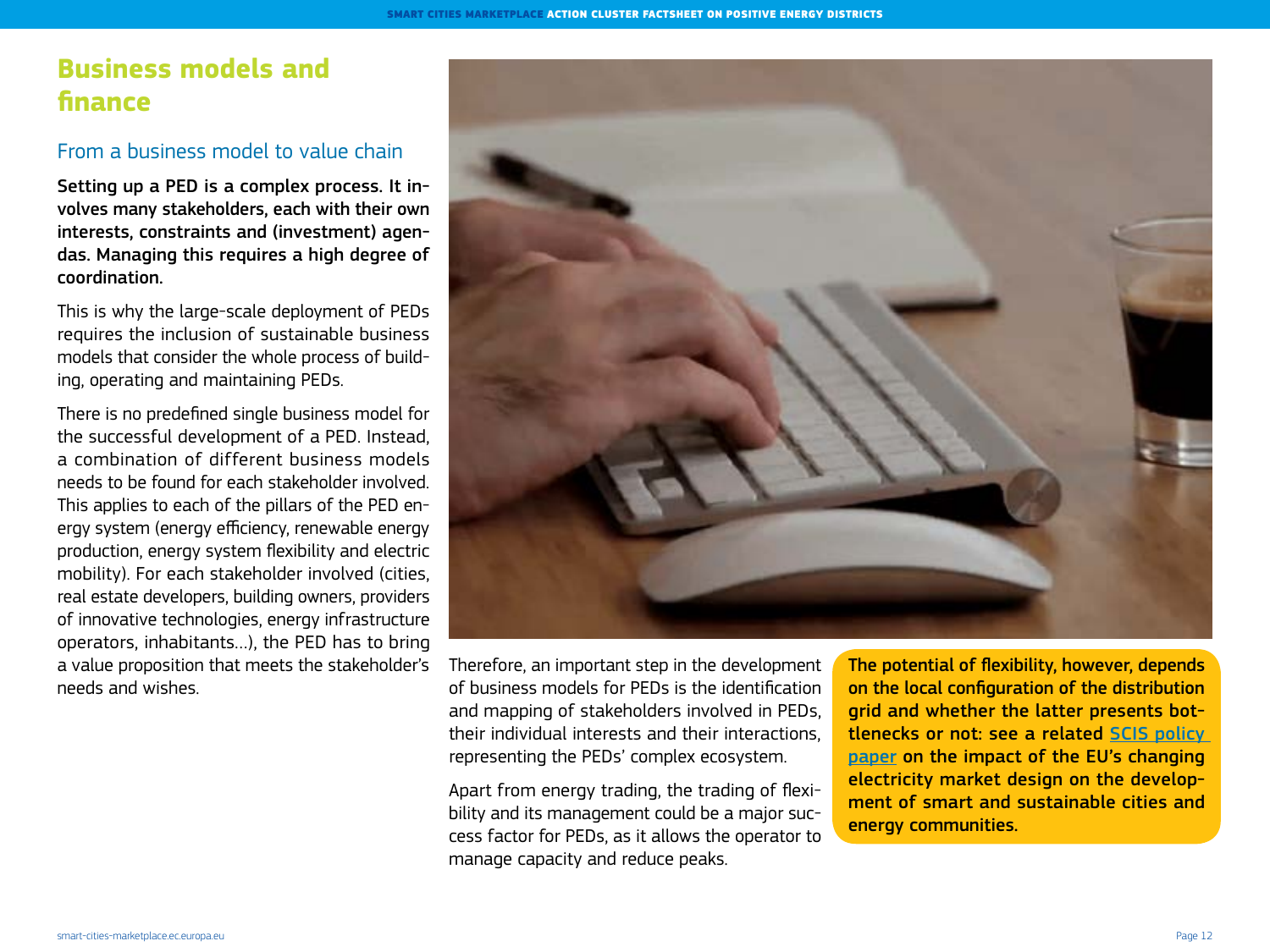Figure: PEB Implementation and Operation through Business and Investment Models Innovation. Adapted from: [+CityxChange D2.4](http://cityxchange.eu/knowledge-base/reporton-bankability-of-the-demonstrated-innovations): Report on bankability of the demonstrated innovations;

Suitable business models have to be identified for each involved actor. Typical business models that are relevant for the four pillars of PED energy systems are listed below. Most of these business models already exist in practice: the challenge and the innovation for PEDs is to combine several of them.

#### FOR ENERGY EFFICIENCY:

The energy renovation of buildings can benefit from several business models, adapted to different types of buildings and the needs of their owners:

- ★ Within a one-stop-shop business model;
- ★ Within the Energy Performance Contracting (EPC) model;
- $\bigstar$  There are many more ways urban (energy) renovation projects can be financed. Local authorities can hereby take a leading role in setting up innovative investment schemes. A summary overview of concrete financing solutions can be found in **SCIS's policy** [paper on urban energy retrofit](https://smart-cities-marketplace.ec.europa.eu/insights/publications/upscaling-urban-residential-retrofit-eus-low-carbon-future-challenges-and) and in the renovation hub ['Stunning' overview of](https://renovation-hub.eu/business-models/)  [business models](https://renovation-hub.eu/business-models/).



#### FOR RENEWABLE ENERGY PRODUCTION:

The development of local, renewable energy production within a PED can equally be based on different business models. Some examples apart from the single-owned asset:

- ★ Within a roof, building integrated PV (BIPV) or land renting model;
- ★ With the leasing of renewable energy equipment;
- ★ An energy cooperative is a non-profit entity for green energy production and consumption which performs the same activities as any other retailer or energy producer company;
- ★ The deployment of a district energy system, which can be combined with local heat and cold production. The majority of business models for district energy involve the public sector to some degree, whether as a local policymaker, planner, regulator or consumer, or more directly through partial or full

#### ownership of projects.

#### FOR ENERGY SYSTEM FLEXIBILITY:

Energy flexibility, consisting in adjusting the energy consumption (and possibly production), to the needs of the energy system, can be combined with other pillars of PED energy systems, in particular energy production and electric mobility. The following business models illustrate the concept of energy flexibility:

- ★ Demand response consists of reducing or increasing the load level of consumers for some time when the price of electricity reaches a high/low enough level;
- ★ Tariff structures also play a role. As far as capacity is going to be charged rather than the quantity of electricity purchased, the viability of offering flexibility may increase (e.g. BE, CZ);
- ★ Also, thermal flexibility services in district heating are bringing new advantages;
- $\star$  These activities may take place under the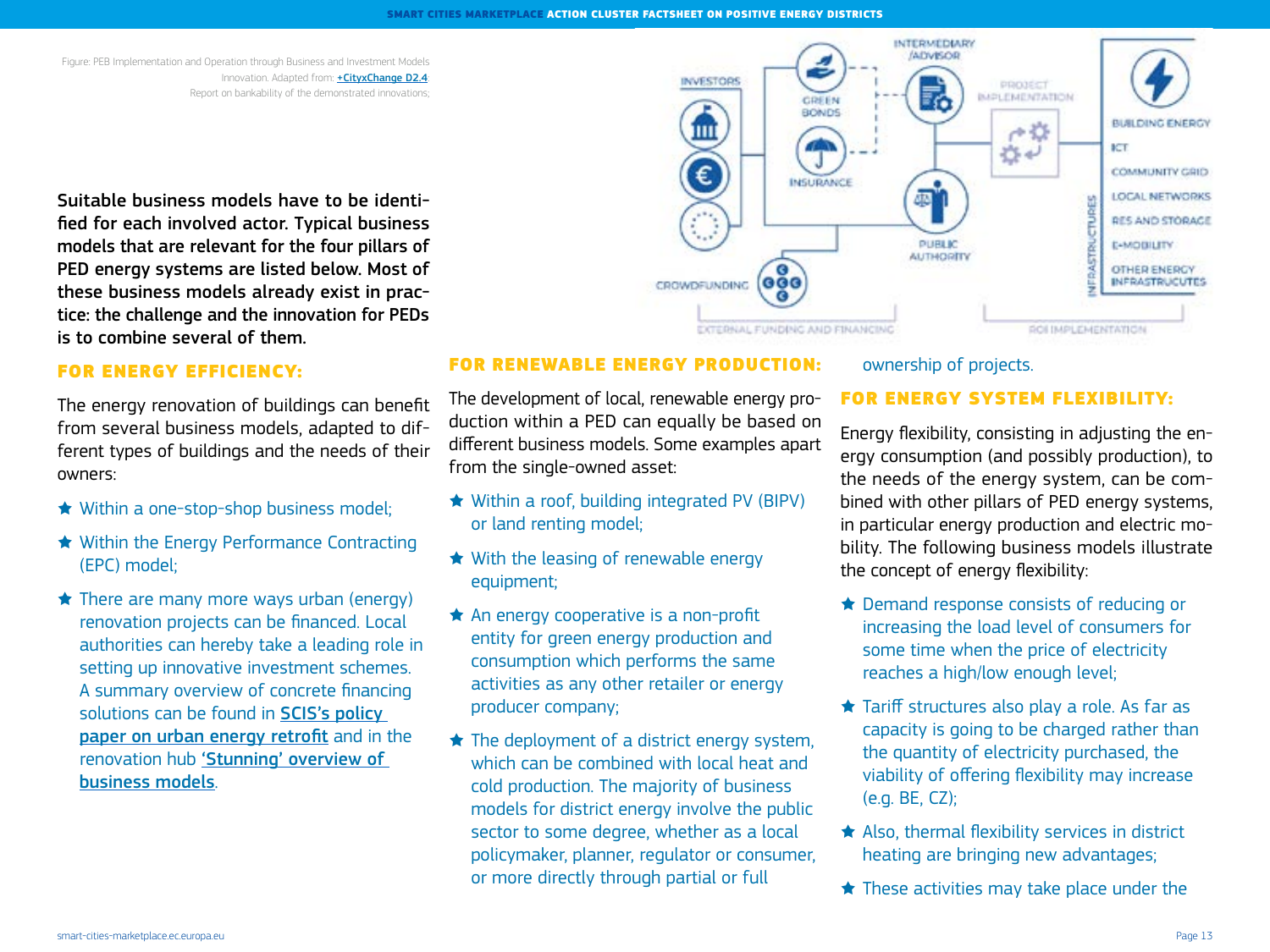umbrella of Renewable Energy Communities (REC) or Citizen Energy Communities (CEC) as recently defined by the EC.

#### FOR ELECTRIC MOBILITY:

Electric mobility can nicely complement the other pillars of the PED energy system:

- ★ Through offering Mobility as a Service (MaaS);
- ★ When electric vehicles are well spread and technology allows it, smart charging (SC) or vehicle-to-grid (V2G) can complement demand response from buildings by adjusting the charging load or even discharging the car battery depending on the energy system needs;
- ★ By rolling out urban freight logistics (UFL).

Further reading on smart city business models (provided through the SCC Lighthouse Projects): Smarter Together [handbook on Smart City](http://smarter-together.eu/deliverables/handbook-smart-city-business-model-innovation)  [Business Model innovation](http://smarter-together.eu/deliverables/handbook-smart-city-business-model-innovation); **SmartEnCity Regeneration Strategy, New** [business models, procurement schemes](http://smartencity.eu/news/detail/?rx_call=107) 

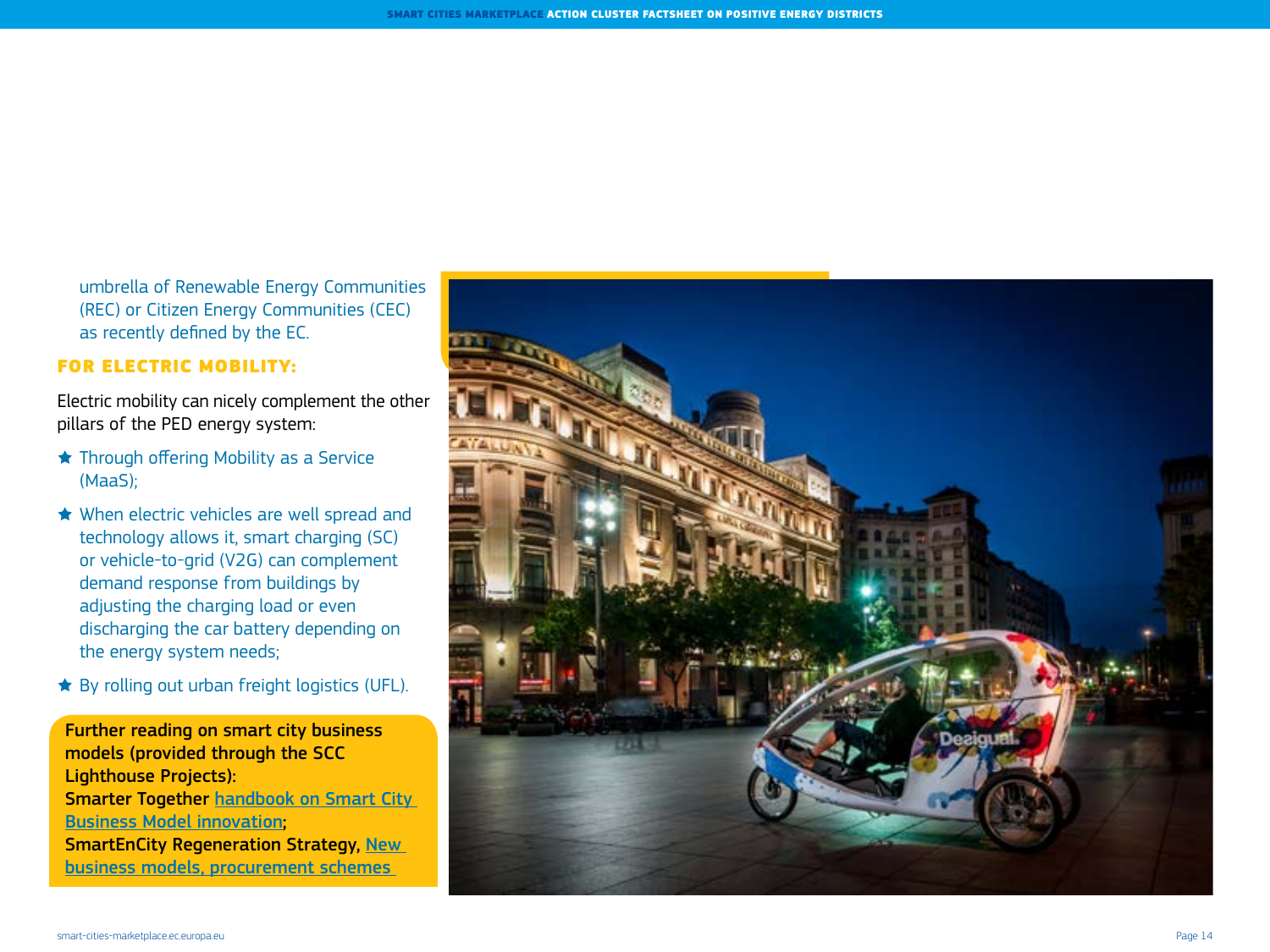

#### PEDs are evolving

Changing the - historically grown - energy infrastructure at the district or urban scale is more disruptive than transforming individual building installations.

Most PEDs will, moreover, involve urban renewal and retrofit to complement the energy system upgrades and to achieve the necessary demand reduction. Given this complex context, it will therefore be impossible to realise a PED overnight. Managing the corresponding urban transformation process requires a well-conceived governance structure.

#### PEDs versus local energy communities

PEDs may, in the near future, revert to Local Energy Communities (LECs) for operationalizing their energy systems and markets. The EU regulatory frameworks provide two definitions embodying the same principle, yet with slight differences: Renewable Energy Communities (RECs – under the Renewable Energy Directive) and Citizen Energy Communities (CECs – under the Electricity Directive). See the RESCOOP platform for a discussion [here](https://www.rescoop.eu/toolbox/q-a-what-are-citizen-and-renewable-energy-communities).

RECs and CECs are an outcome of the implementation of the EU Clean Energy for all Europeans Package. Subsequently, the EU's recast directives in the field of energy are now expected to gradually mainstream such new regulations suitable [for PEDs](https://ec.europa.eu/energy/topics/energy-strategy/clean-energy-all-europeans_en).

# **Governance**

#### "A PED is a process, not a product"

PEDs are still novel systems but will always involve multiple building blocks and a large number of stakeholders and contributors which will each have their own ambitions, agendas, interests and constraints. The PED process and projects are therefore complex and require a high degree of coordination.

The stakeholders usually include municipalities, real estate developers, building owners, tenants, energy providers for electricity and heating, research institutes and universities, mobility providers, energy system providers, ICT companies, industry, SMEs, non-profits or NGOs, politicians, and, last but not least, citizens and their organisations.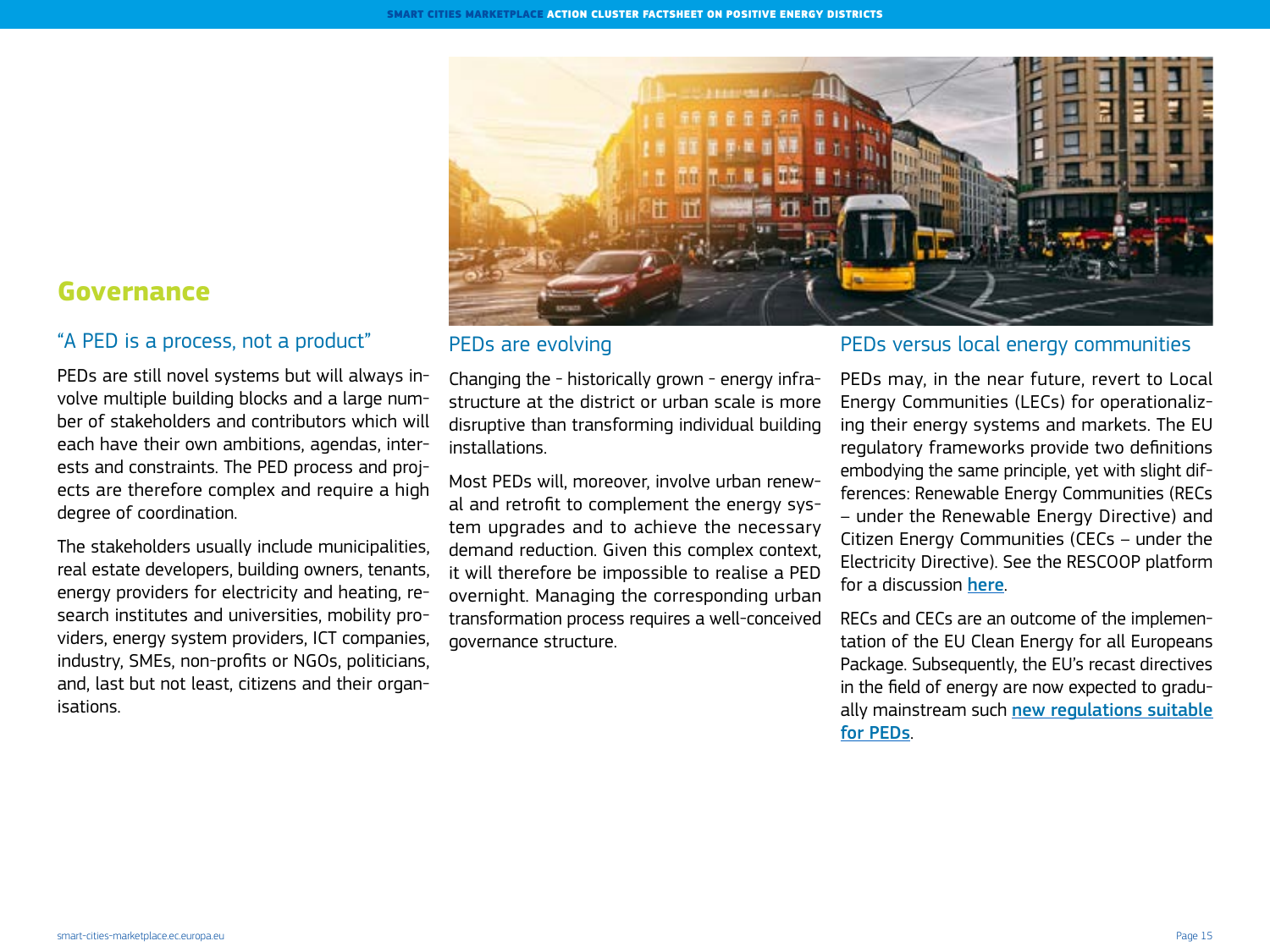# **Deep dive: PED(-like) projects in practice**

JPI Urban Europe has compiled an overview of already built or planned PED-related or PED-like projects which is available [here](https://jpi-urbaneurope.eu/wp-content/uploads/2020/06/PED-Booklet-Update-Feb-2020_2.pdf).